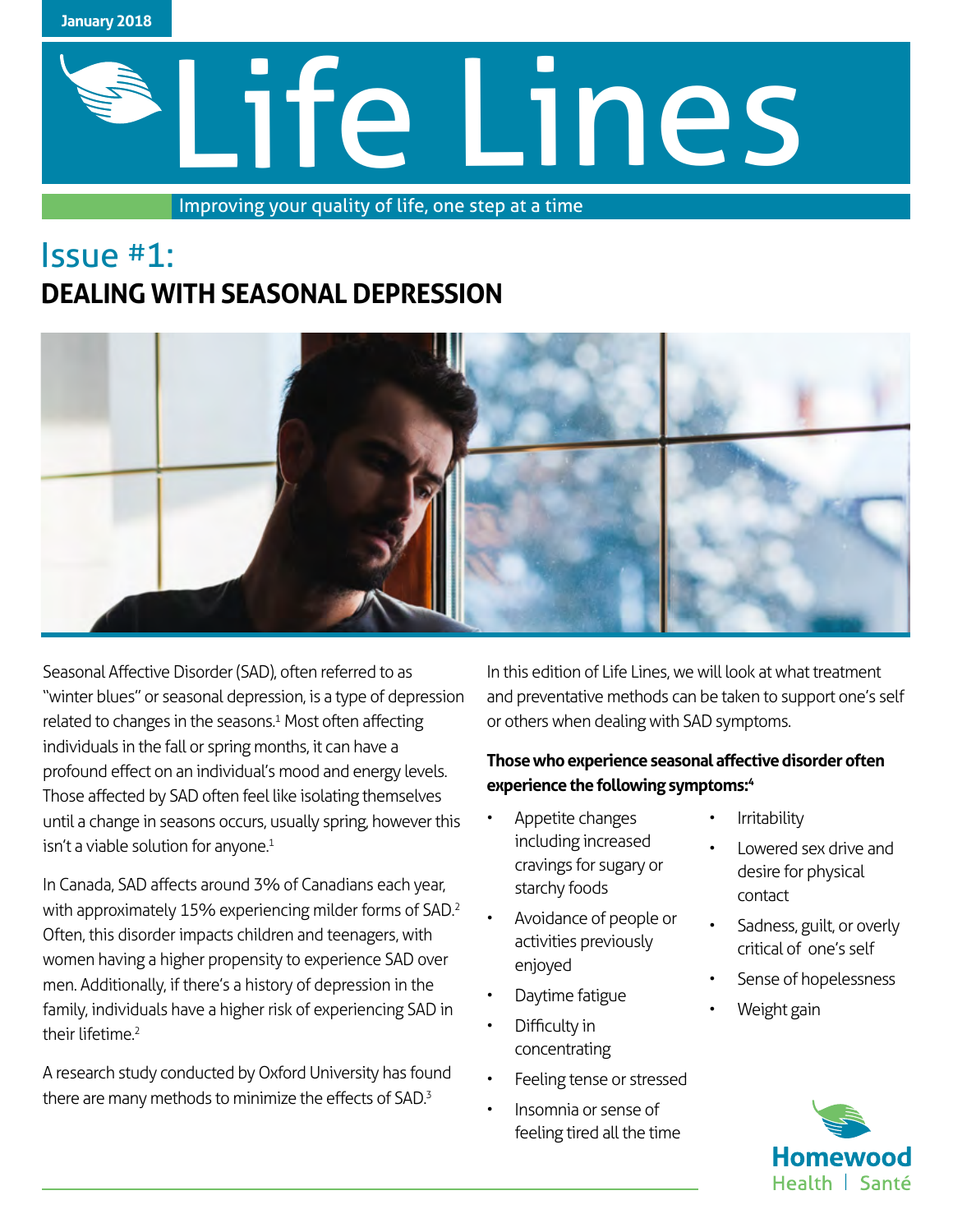**Here are some suggested methods to minimize SAD symptoms:** 

**Meet with a Healthcare Practitioner.** Discussing medical treatment or support from a qualified healthcare practitioner can be a useful first step in identifying the ideal treatment option. SAD is a treatable disorder, where healthcare practitioners can provide resources to build resilience prior to months where SAD is at its peak. Some of those suggestions are mentioned below.

**Light Therapy.** When using light therapy, results have shown relief between 60 to 80 percent for those who suffer from SAD. Sitting for 30 minutes in front of a special fluorescent light that simulates natural outdoor light, can help improve an individual's mood and energy levels. The best time to use this form of therapy is in the morning, so an individual can reap the benefits throughout the day.<sup>4</sup>

**Cognitive Behavioural Therapy.** This form of therapy works to replace negative thoughts with more positive ones. It can be used in conjunction with light therapy, and according to some, is the most effective way of treating the disorder.

**Self-help.** There are many ways to minimize symptoms of SAD outside of professional medical help. Individuals who regularly exercise, have good sleeping habits, eat a healthy diet, and stay connected with others have improved moods during SAD months. Working towards a more balanced lifestyle can help manage stress and reduce the symptoms of depression. Using these self-help tools year round can help minimise the likelihood of suffering from SAD, and improves one's overall health and well-being.<sup>4</sup>

#### **Everyday tips to ease winter SAD:4**

- Avoid alcohol, and be aware of your caffeine intake. Both alcohol and caffeine can affect your sleep and make you feel groggy and grumpy. On the other hand, make sure you're drinking enough water.
- Build routines to get you outside during the day. Try to find opportunities for a brief outdoor walk during daylight.
- Increase physical activities or exercise prior to typical SAD months. This can help to build a healthy lifestyle prior to SAD symptoms, potentially preventing or limiting SAD symptoms each year. Physical activity relieves stress, depression, and increases your energy, combatting the majority of the SAD symptoms.
- Keeping a journal can help you to deal with the negative feelings one can experience. Plan to write each day for a week, including your thoughts, feelings and concerns. The best time to write is often at night, which allows you to reflect on all that happened during the last 24 hours.
- Re-arrange your space to maximize exposure to sunlight throughout the workday. Try to keep the curtains open during the day and position yourself to face natural light where possible.
- Resist the urge to eat unhealthy sugary or high carbohydrate foods. Although often craved when experiencing SAD symptoms, this can increase depression and weight gain, further increasing SAD symptoms.
- Take a vacation, look for sunny destinations. Save throughout the year to alleviate potential financial strain. Reminder, symptoms of SAD can recur after you return home.
- Take vitamin D supplements or eat foods high in vitamin D, such as cow's milk, soy or rice beverages, orange juice, salmon, eggs, or fortified yogurts. Since getting more sun exposure is dependent on weather and time, change your diet during fall and winter can help you get the vitamin D you would typically receive from sun exposure.
- Try to spend more time outdoors during the day. Spending time outside for 30 minutes can help your body absorb enough vitamin D to help improve overall mood.